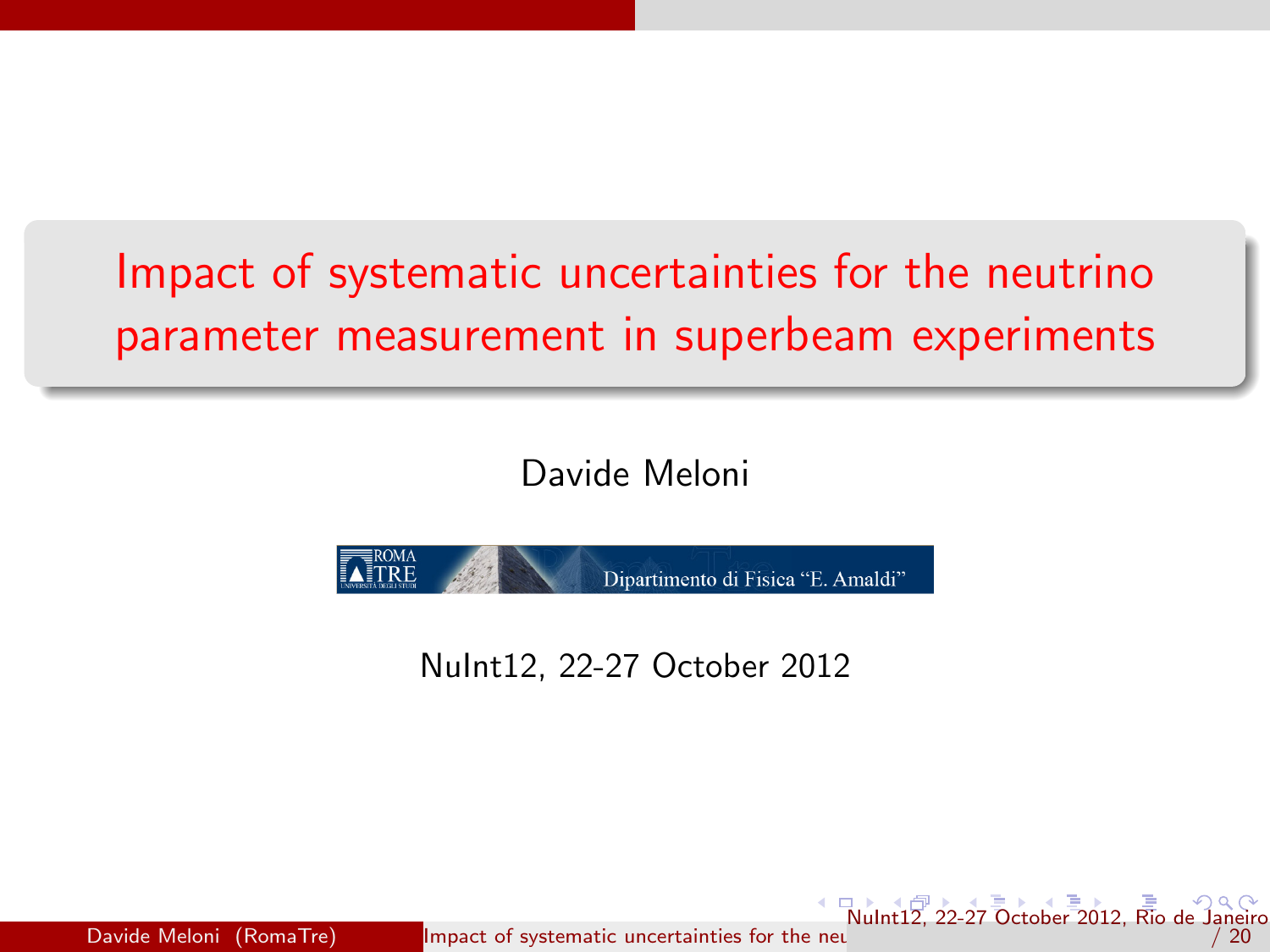### Main motivation of this work

comparing the performances of different nuclear models for physically interesting neutrino observables

here I propose a simplified analysis of the T2K data based on D. Meloni and M. Martini,Phys. Lett. B 716 (2012) 186 BUT using the new appearance data shown in ICHEP

- **•** fitting the T2K data in appearance for  $\theta_{13}$  and  $\delta$ 
	- reproducing the T2K data for the  $\nu_{\mu} \rightarrow \nu_{e}$  oscillation
	- the effect of using different cross sections
- fitting the T2K data in disappearance
	- $\bullet$  analysis based on Phys. Rev. D  $85$  (2012) 031103
- $\bullet$  assuming  $X$  10 statistics in appearance

<span id="page-1-0"></span> $\sqrt{\frac{1}{2}}$  22-27 October 20[12,](#page-1-0) R[io de](#page-19-0)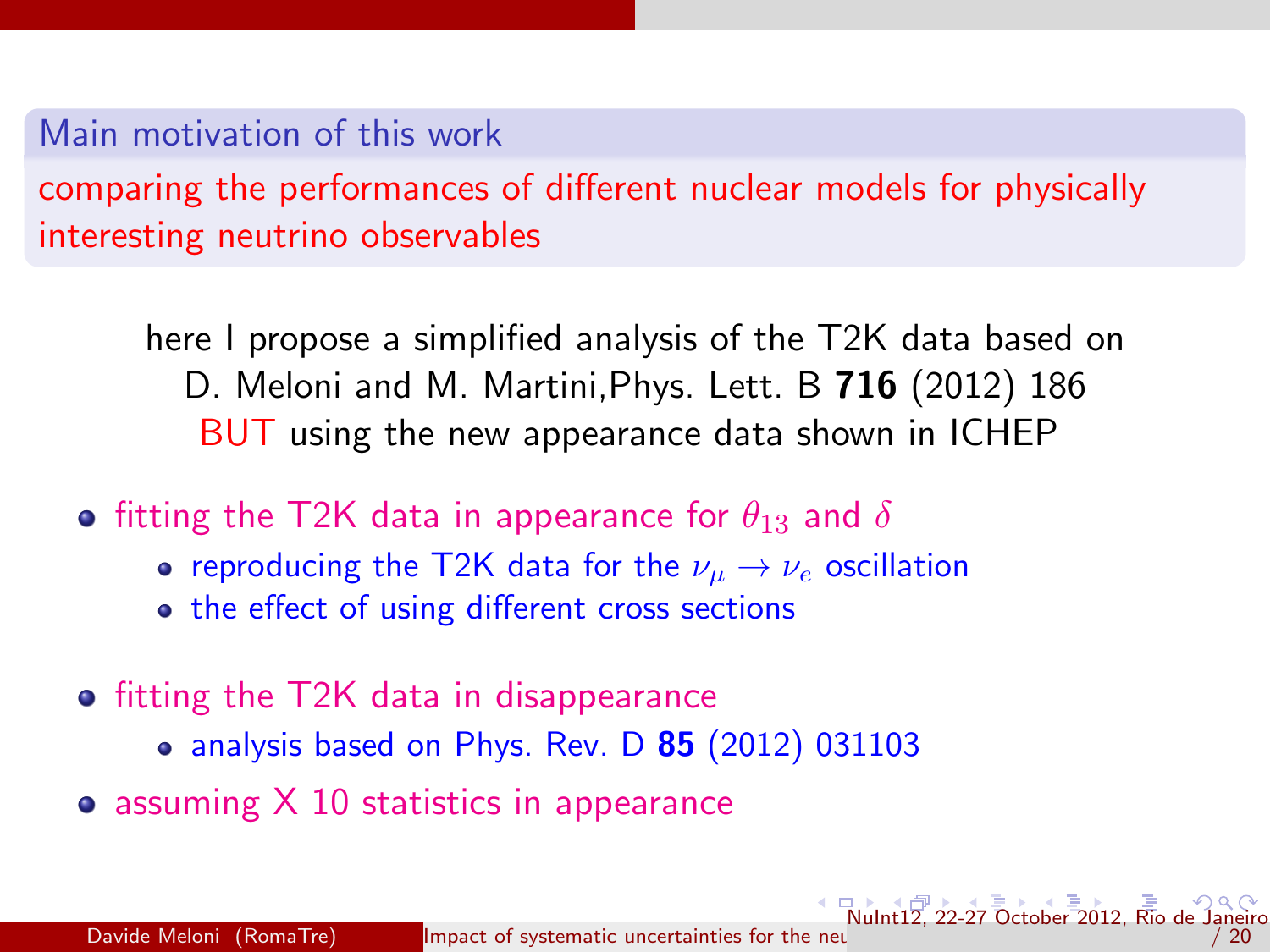$\nu$  flavour conversion has been confirmed in many experiments

 $U = R_{23}(\theta_{23})R_{13}(\theta_{13}, \delta)R_{12}(\theta_{12})$ 

The neutrino oscillation probability (in matter)

$$
P_{\alpha\beta} = |A_{\alpha\beta}|^2 = \sum_{i,j} \tilde{U}_{\alpha i}^* \tilde{U}_{\beta i} \tilde{U}_{\alpha j} \tilde{U}_{\beta j}^* \exp\left(i\frac{\tilde{m}_j^2 - \tilde{m}_i^2}{2E}L\right)
$$

 $E$  is the neutrino energy,  $L$  is the baseline length,  $\tilde{m}_i$  and  $\tilde{U}_{\beta j}$  are the mass of the ith neutrino mass eigenstate and the mixing matrix in matter

- Usual assumption: U is a  $3 \times 3$  unitary mixing matrix
- three angles  $\theta_{ij}$  and one CP phase  $\delta$

## <span id="page-2-0"></span>⇓

the standard framework implies 7 parameters to des[crib](#page-1-0)e $\nu$  $\nu$  $\nu$  [os](#page-2-0)[ci](#page-3-0)[ll](#page-1-0)[a](#page-2-0)[ti](#page-3-0)[o](#page-4-0)n [i](#page-2-0)n [ma](#page-0-0)[tter](#page-19-0) [NuI](#page-3-0)[nt1](#page-1-0)2, 22-27 October 2012, Rio de Janeiro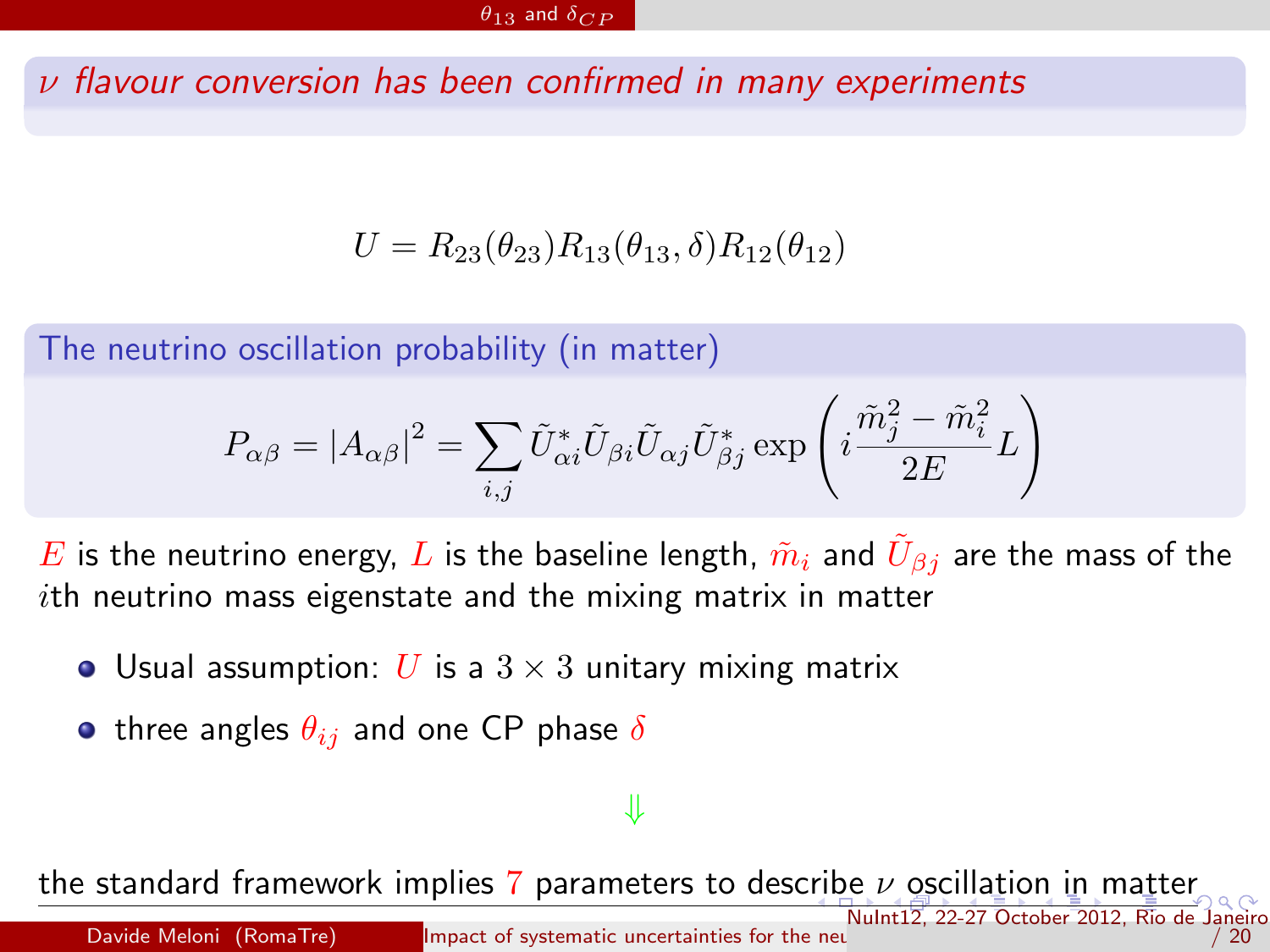#### Great interest on  $\theta_{13}$  and  $\delta$

The appearance neutrino oscillation probability  $(\alpha \neq \beta)$ 

$$
P_{\nu_{\mu} \to \nu_{e}} = s_{23}^{2} \sin^{2} 2\theta_{13} \sin^{2} (\Delta_{atm} L) + c_{23}^{2} \sin^{2} 2\theta_{12} \sin^{2} (\Delta_{sol} L)
$$
  
+  $\tilde{J} \cos (\delta_{CP} + \Delta_{atm} L) (\Delta_{sol} L) \sin (2 \Delta_{atm} L)$ 

Many future experiments will look for a precise measurement of  $\theta_{13}$ . Large  $\theta_{13}$  means good chance to reveal the CP violation in the leptonic sector

[NuI](#page-4-0)[nt](#page-2-0)[12,](#page-3-0) [22](#page-4-0)[-2](#page-1-0)[7](#page-2-0) [O](#page-3-0)[cto](#page-4-0)[be](#page-1-0)[r](#page-2-0) [2](#page-3-0)[01](#page-4-0)[2, R](#page-0-0)[io de](#page-19-0) Janeiro

<span id="page-3-0"></span> $/ 20$ 

One needs to control:

- **•** flux composition
- **o** detector response
- nuclear cross sections

Davide Meloni (RomaTre) [Impact of systematic uncertainties for the neutrino parameter measurement in superbeam experiments](#page-0-0) of parameter measurement in superbeam experiments in superbeam experiments of the neutrino paramete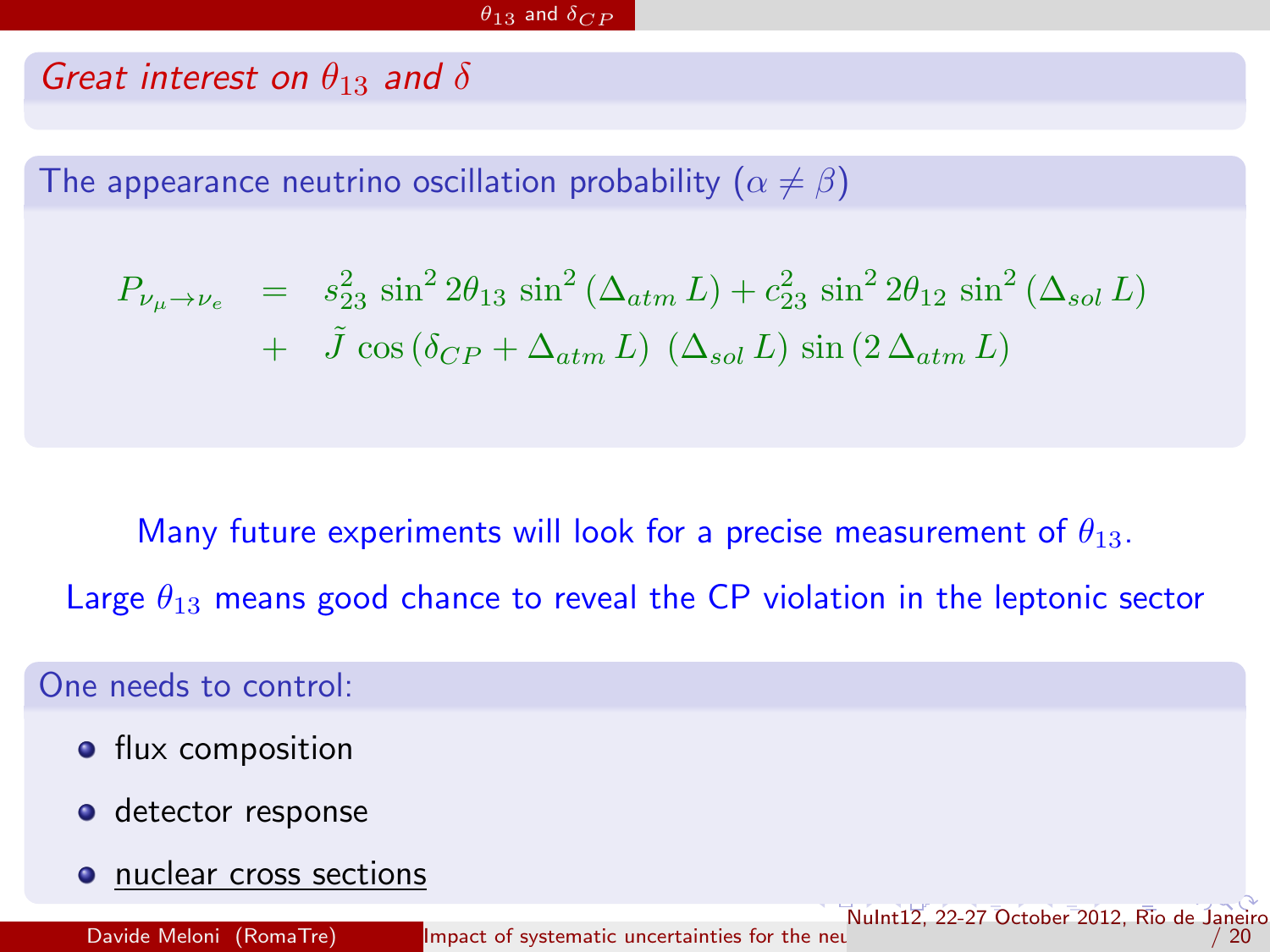#### The *v*-nucleus cross sections  $(\nu A \rightarrow \mu X)$

- $\bullet$  FG = Fermi Gas R. A. Smith, E. J. Moniz, Nucl. Phys. B43 (1972) 605
- **•** SF= Spectral Function 0. Benhar et al., Phys. Rev. D 72 (2005) 053005
- RMF=Relativistic mean field J. M. Udias et al., Phys. Rev. C 64 , 024614 (2001)
- RPA= Random Phase Approximation M. Martini et al., Phys. Rev. C80, 065501 (2009)  $\hookrightarrow$  from now on: the MECM model

<span id="page-4-0"></span>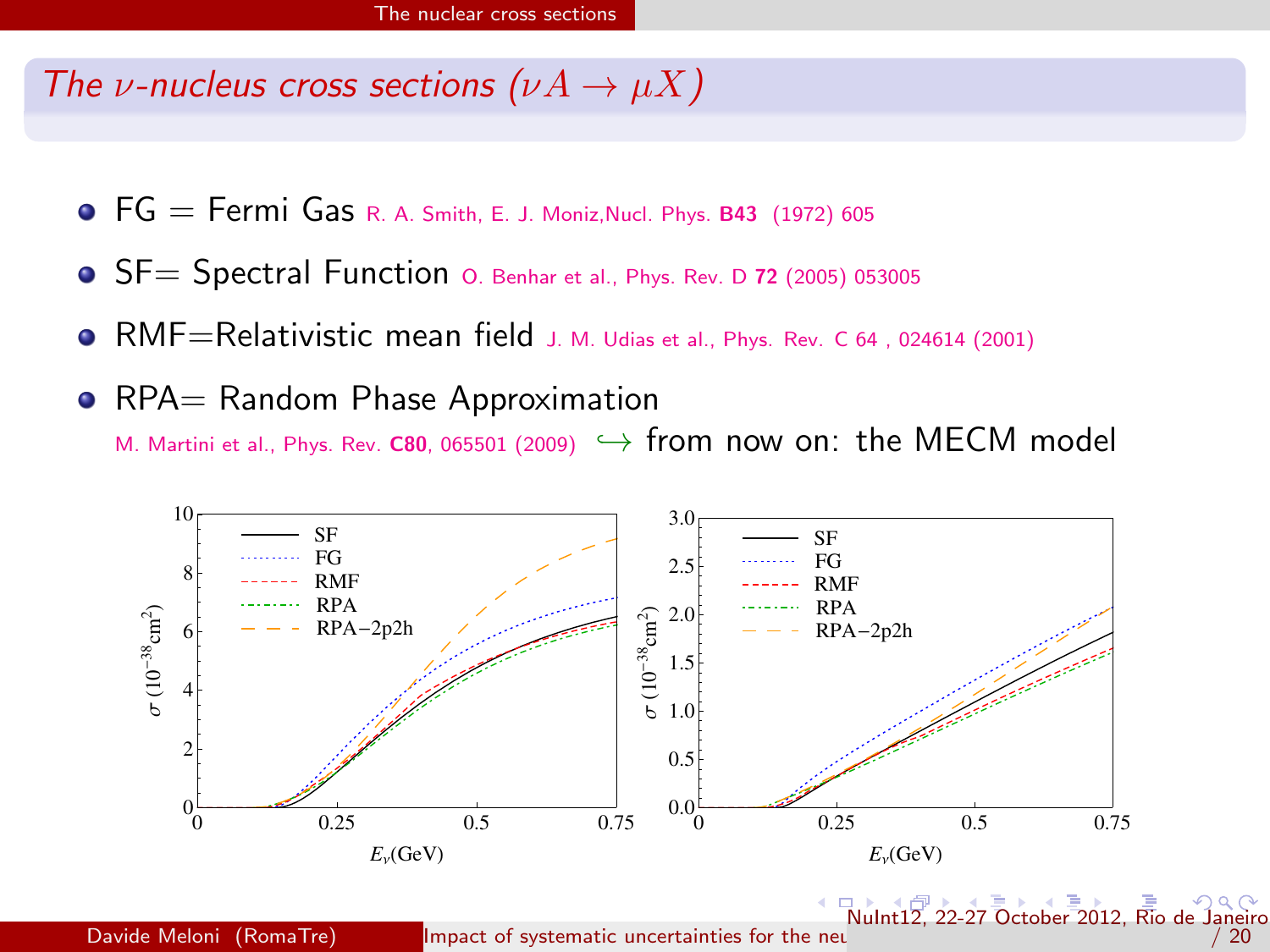#### Useful tools

#### • GloBES, to simulate the T2K experiment

P. Huber, M. Lindner, W. Winter, Comput. Phys. Commun. 167, 195 (2005) P. Huber, J. Kopp, M. Lindner, M. Rolinec, W. Winter, Comput. Phys. Commun. 177, 432-438 (2007)

• MonteCUBES, to fit the experimental data

M. Blennow and E. Fernandez-Martinez, Comput. Phys. Commun. 181, 227 (2010)

#### caveat:

we use an energy resolution function to "mimick" the relation between the true and reconstructed neutrino energy

but see for a detailed discussion:

- M. Martini, M. Ericson and G. Chanfray, Phys. Rev. D 85 (2012) 093012

- J. Nieves, F. Sanchez, I. Ruiz Simo and M. J. Vicente Vacas, Phys. Rev. D 85 (2012) 113008

<span id="page-5-0"></span>- O. Lalakulich and U. Mosel, arXiv:1208.3678 [nucl-th]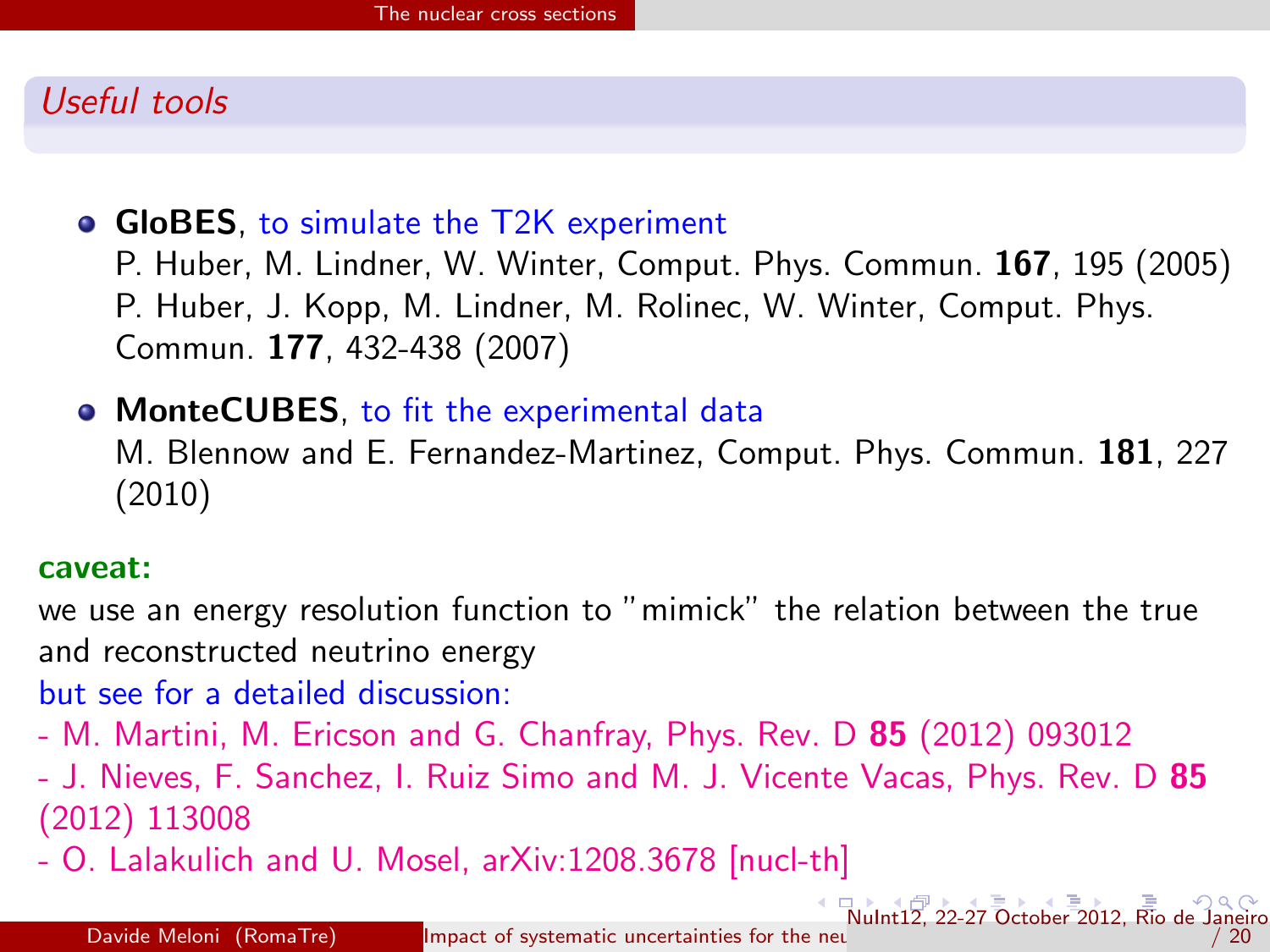#### Playing with the T2K results (in collaboration with Marco Martini–also thanks to Claudio Giganti for useful discussions)

statistics is too small to draw definite conclusions but the exercise may serve to illustrate how to use "real" data to study  $\nu - N$  cross sections **STRATEGY** 

- we first used the software GLoBES to reproduce the official T2K analysis (cross sections are based on Fermi Gas)
	- 1 cross section normalization with the  $\nu_{\mu}$  inclusive CC at the ND (in the energy range [0, 5] GeV,  $3.01 \times 10^{20}$  POT) we have to reproduce  $\sim 1.6 \times 10^4$   $\nu_\mu$  inclusive CC

<span id="page-6-0"></span>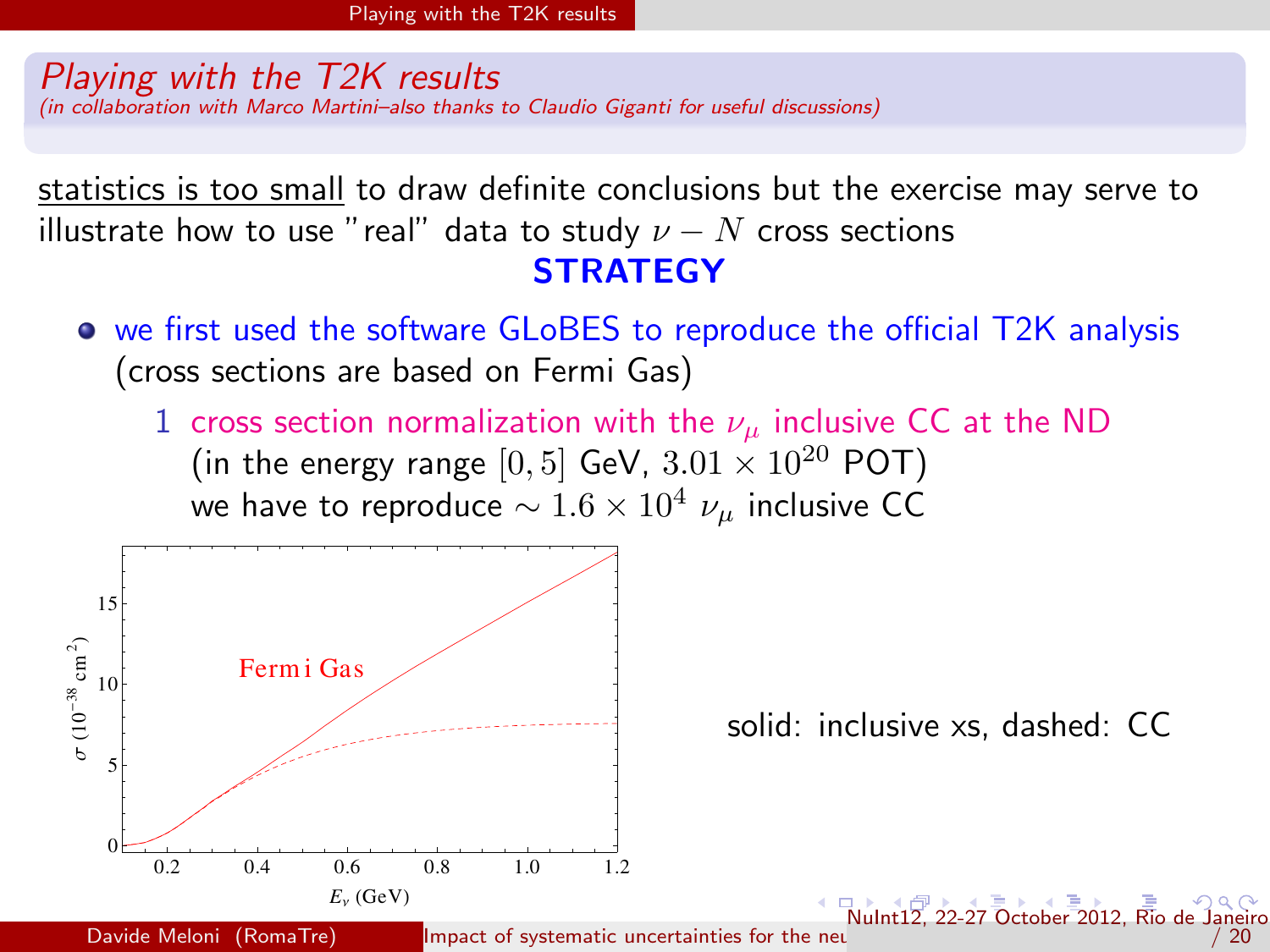2 computation of the expected events at the far detector and compare with the T2K MonteCarlo estimates (in the energy range  $[0.1, 1.25]$  GeV)



T2K collaboration, Phys.Rev.Lett. 107 (2011) 041801;

https://indico.cern.ch/contributionDisplay.py?contribId=115&confId=114816

<span id="page-7-0"></span> $/ 20$ 

|                                                                              | channel                   |      |      |                     |                     | bin $1$   bin $2$   bin $3$   bin $4$   bin $5$    total |      |
|------------------------------------------------------------------------------|---------------------------|------|------|---------------------|---------------------|----------------------------------------------------------|------|
| exp data                                                                     |                           |      |      |                     |                     |                                                          |      |
| <i>MC</i> estimates $\parallel \nu_{\mu} \rightarrow \nu_{e} \parallel 1.00$ |                           |      |      |                     | $2.15$   3.7   1.45 | $0.35$    8.65                                           |      |
| tor                                                                          | $\nu_e \rightarrow \nu_e$ | 0.10 |      | $0.35 \;   \; 0.40$ | $0.35$              | 0.30                                                     | 1.50 |
| $\sin^2 2\theta_{13} = 0.1$                                                  | $\parallel$ NC            | 0.10 | 0.50 | 0.30                | 0.20                | 0.15                                                     | 1.25 |

the comparison allows to "mimick" the experimental efficiencies  $\varepsilon_i$  bin-by-bin

it turns out that  $\varepsilon \sim 0.3$  $\varepsilon \sim 0.3$ 

[NuI](#page-8-0)[nt](#page-6-0)[12,](#page-7-0) [22](#page-8-0)[-2](#page-6-0)[7](#page-7-0) [O](#page-8-0)[cto](#page-9-0)[be](#page-6-0)[r](#page-7-0) [2](#page-8-0)[01](#page-9-0)[2, R](#page-0-0)[io de](#page-19-0) Janeiro<br>20 / 20 / 20 / 20 / 20 / 1mpact of systematic uncertainties for the neu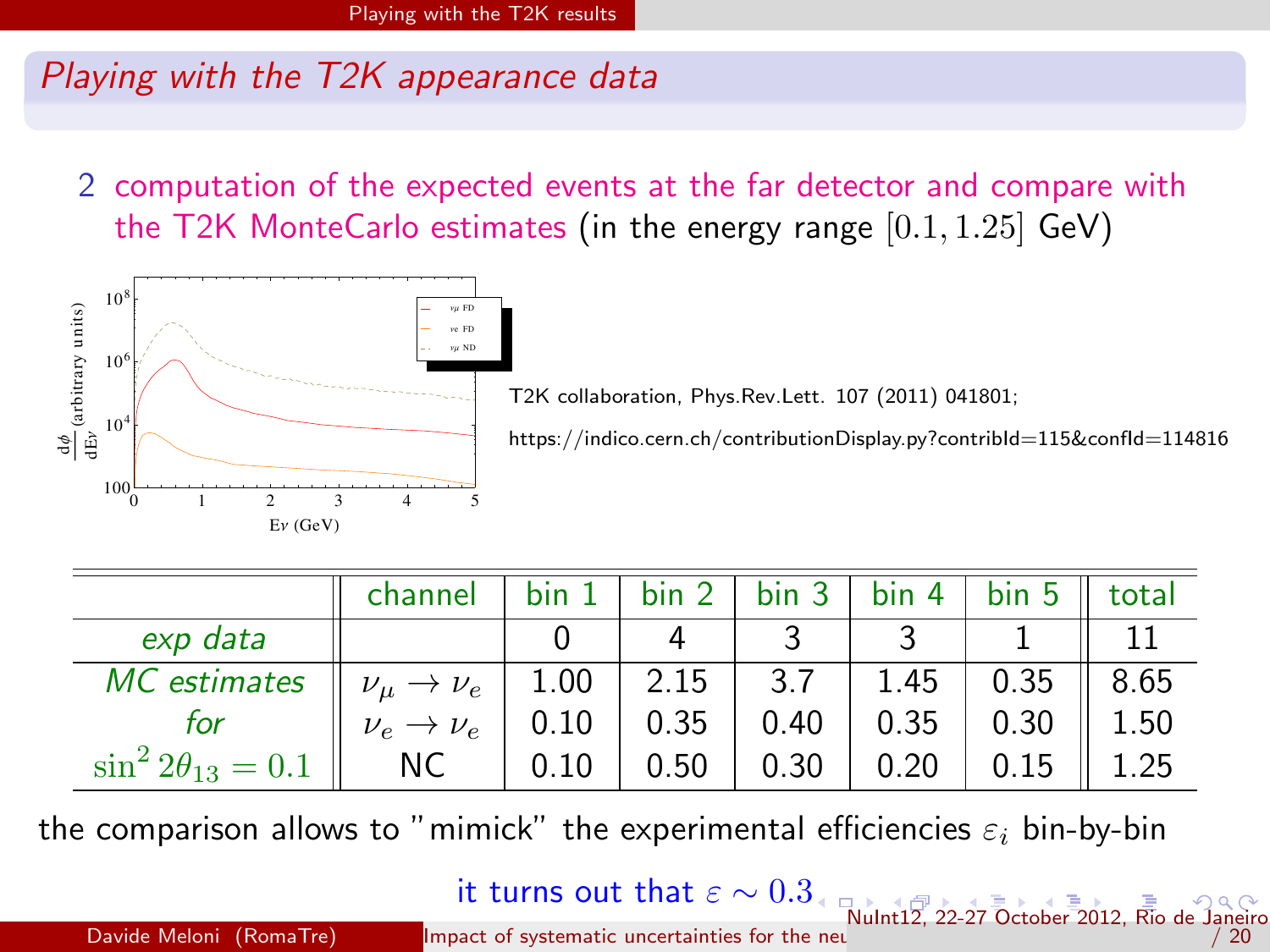we performed a very simple  $\chi^2$  analysis

$$
\chi^{2} = \frac{(N_{com} - N_{D})^{2}}{\sigma_{D}^{2} + N_{NC} + N_{\nu_{e}} + S}
$$

• 
$$
S = (S_D N_D)^2 + (S_{NC} N_{NC})^2 + (S_D N_{\nu_e})^2
$$

- $\bullet$   $N_{com}$ ,  $N_D$  are the computed number of oscillated events and the data, respectively
	- $N_{NC}, N_{\nu_e}$  are the event rates for NC and  $\nu_e$  contamination, respectively
- $\sigma_D$  is the bin uncertainties on the data:  $(0, 2, 1.5, 1.5, 0.5)$
- <span id="page-8-0"></span> $S_D=0.07$  and  $S_{NC}=0.3$  are systematic errors on the (data, $\nu_e$ ) and NC events

**best fit**  $(\chi^2_{min} = 3.74)$ :  $\sin^2(2\theta_{13}) = 0.089$   $\delta_{CP} = 0.22$ 

obviously, good agreement with the official T2K results

Davide Meloni (RomaTre) Impact of systematic uncertainties for the neutrino parameter measurement in super [NuI](#page-9-0)[nt](#page-7-0)[12,](#page-8-0) [22](#page-9-0)[-2](#page-6-0)[7](#page-7-0) [O](#page-8-0)[cto](#page-9-0)[be](#page-6-0)[r](#page-7-0) [2](#page-8-0)[01](#page-9-0)[2, R](#page-0-0)[io de](#page-19-0) Janeiro 9 / 20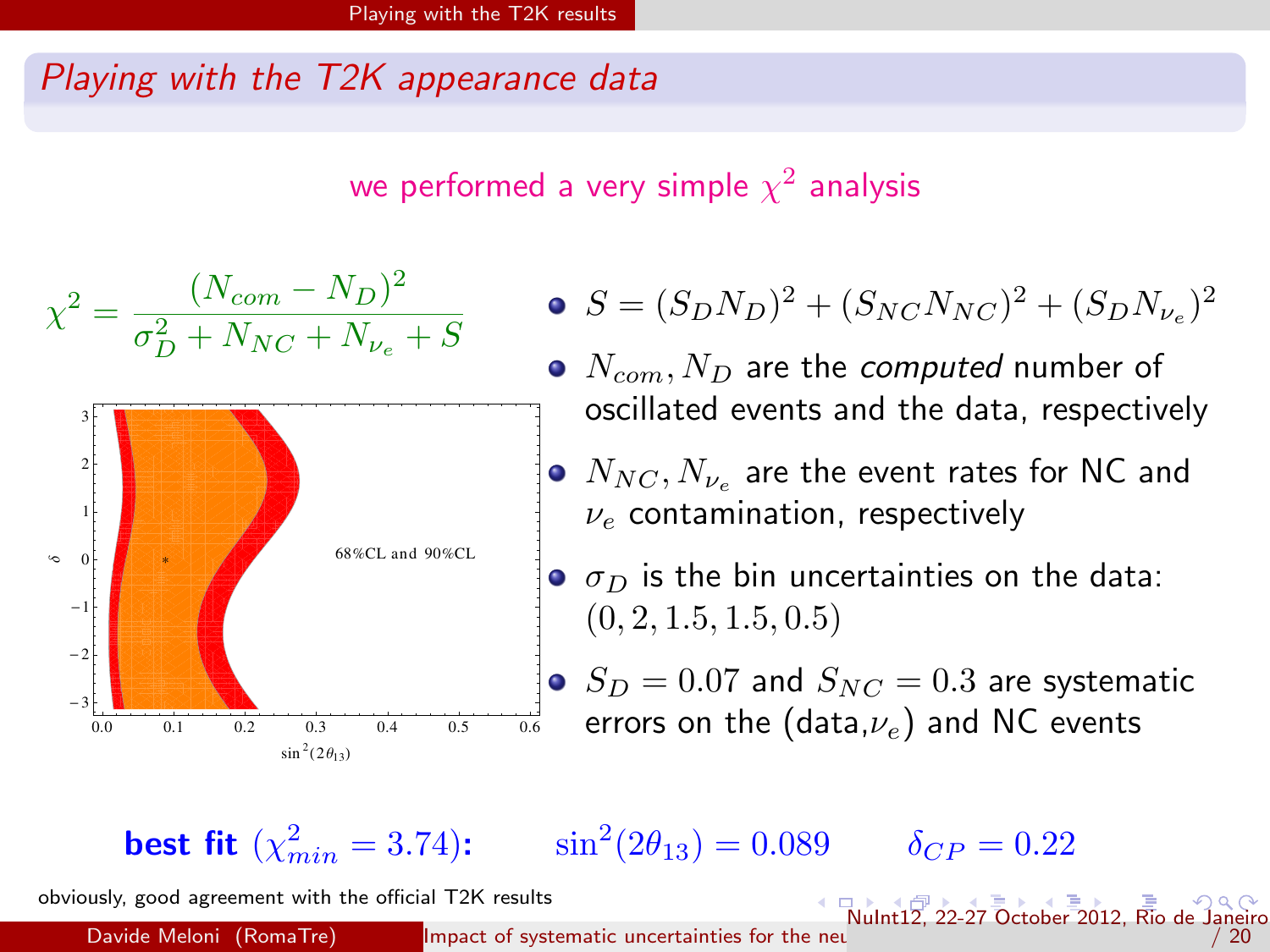**•** for a different model, we repeat the previous steps using the same  $\varepsilon_i$ redo the analysis for the MECM model



Davide Meloni (RomaTre) [Impact of systematic uncertainties for the neutrino parameter measurement in superbeam experiments](#page-0-0) of parameter measurement in superbeam experiments in superbeam experiments of the neutrino paramete

<span id="page-9-0"></span> $\overline{20}$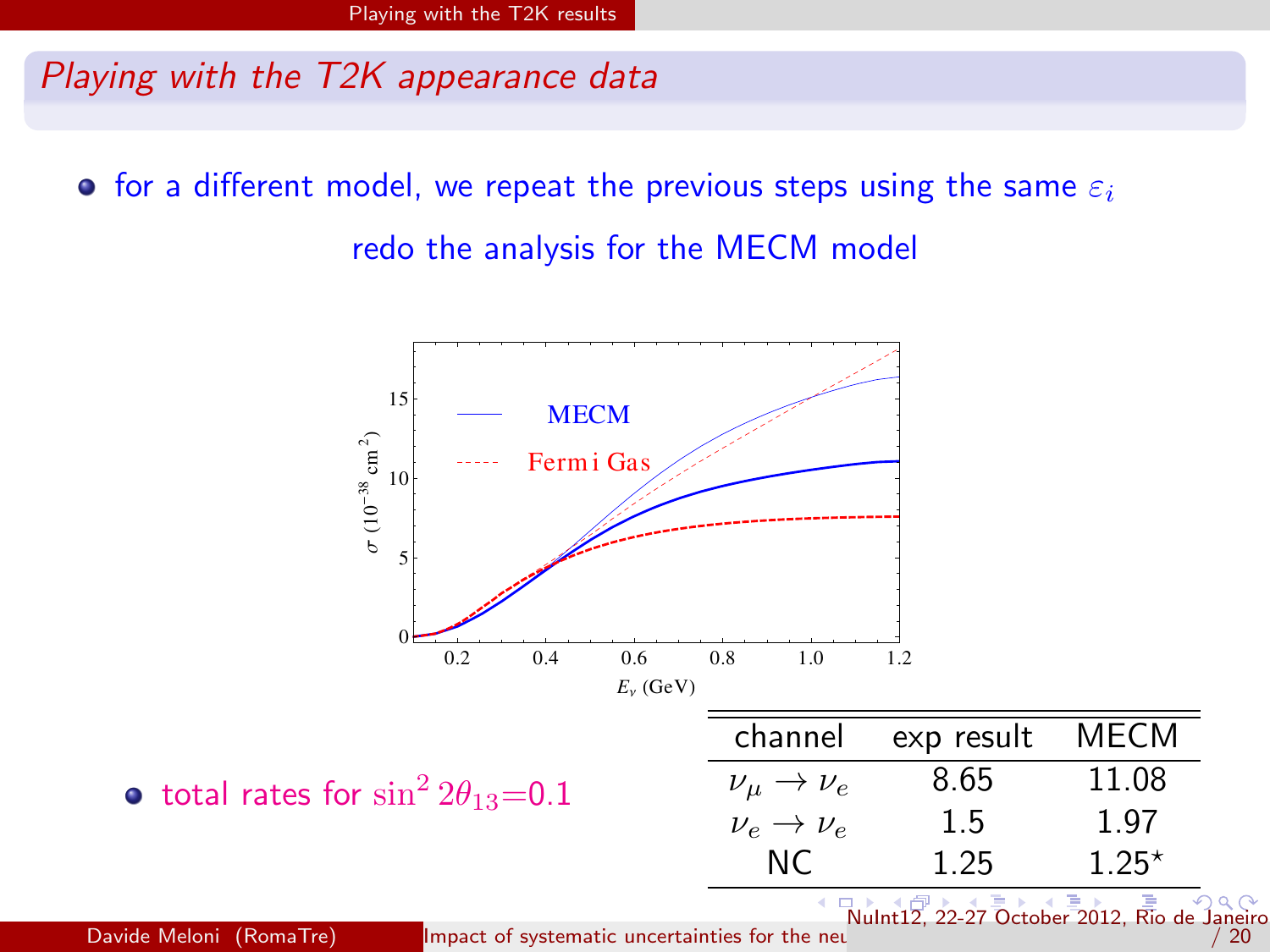|                                               |                                 | channel exp result MECM |         |
|-----------------------------------------------|---------------------------------|-------------------------|---------|
| • total rates for $\sin^2 2\theta_{13} = 0.1$ | $\nu_{\mu} \rightarrow \nu_{e}$ | 8.65                    | 11.08   |
|                                               | $\nu_e \rightarrow \nu_e$       | 1.5                     | 1.97    |
|                                               | NC.                             | 1.25                    | $1.25*$ |
|                                               |                                 |                         |         |

larger signal, must be compensated by smaller  $\theta'_{13}s$ 



<span id="page-10-0"></span> $\overline{20}$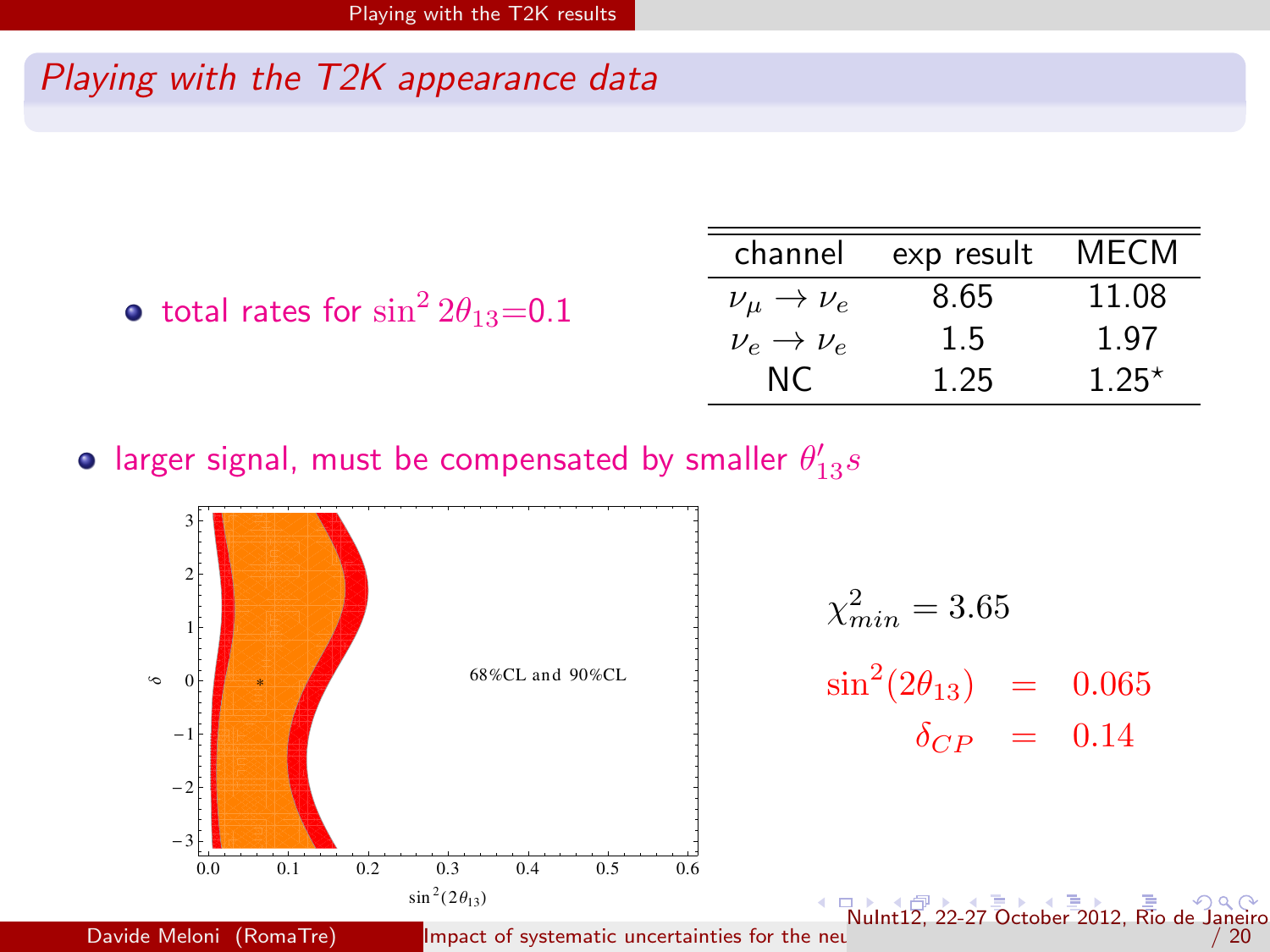comparing FG and MECM models

showing the  $\chi^2-\chi^2_{min}$  function for 1 dof  $(\delta_{CP}=0)$ , good for both models)



• results are clearly compatible at  $1\sigma$ 

Davide Meloni (RomaTre) [Impact of systematic uncertainties for the neutrino parameter measurement in superbeam experiments](#page-0-0) of parameter measurement in superbeam experiments in superbeam experiments of the neutrino paramete

<span id="page-11-0"></span> $\frac{1}{2}$  $\frac{1}{2}$  $\frac{1}{2}$  22-27 October 20[12,](#page-11-0) R[io de](#page-19-0) Janeiro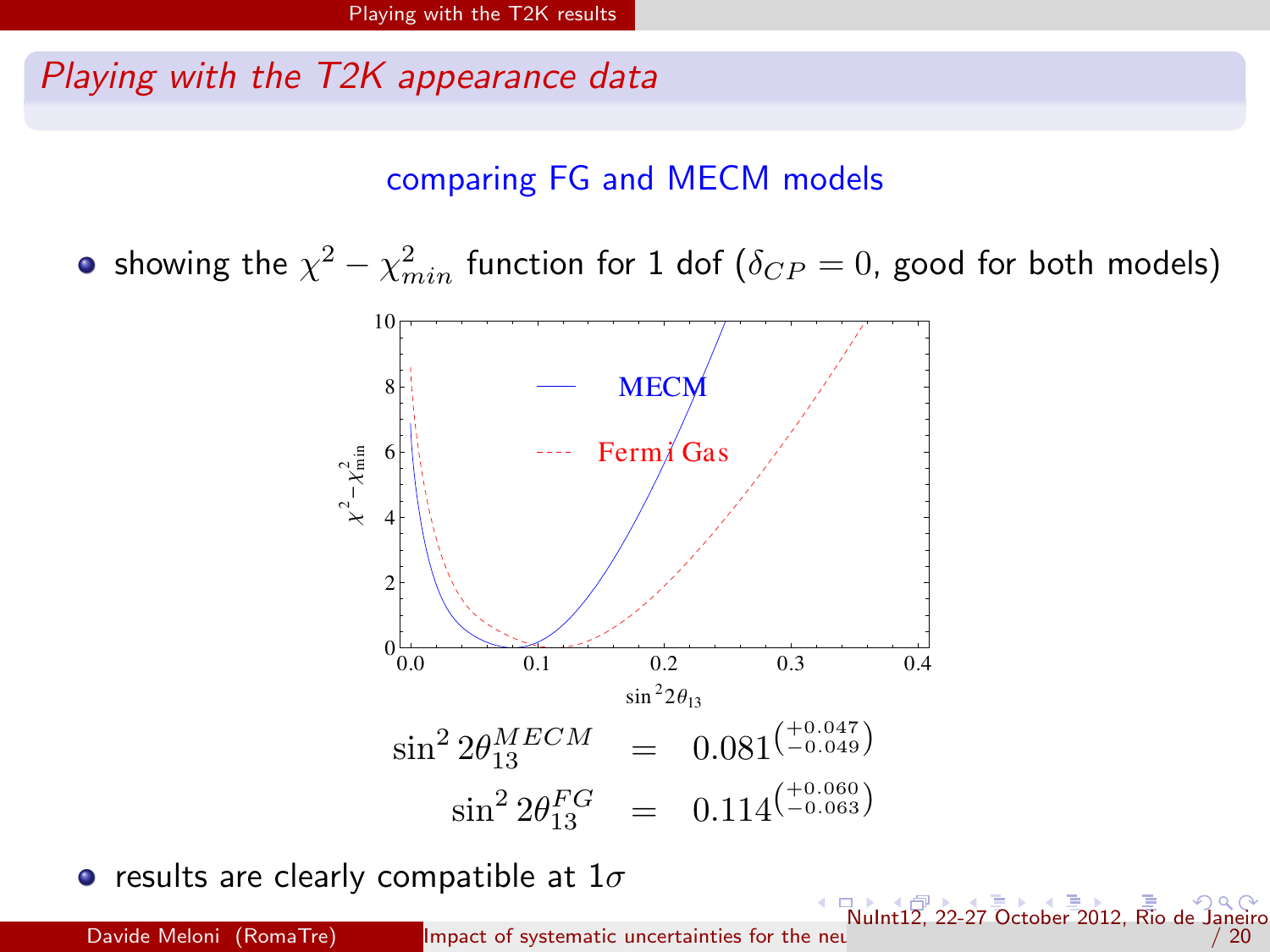#### now the disappearance data

The disappearance neutrino oscillation probability  $(\alpha = \beta)$ 

$$
P(\nu_{\mu} \to \nu_{\mu}) = 1 - \sin^2 2\theta_{23} \sin^2 (\Delta_{atm} L)
$$

#### $\bullet$  analysis based on Phys. Rev. D 85, 031103 (2012):

- The T2K collaboration collected 31 data events, grouped in 13 energy bins
- the sample extends up to 6 GeV and it is mainly given by  $\nu_{\mu}$ CCQE,  $\nu_{\mu}$ CC non-QE,  $\nu_{e}$  CC and NC.
- we normalized the FG cross section to the total rates: 17.3, 9.2, 1.8 and  $<$ 0.1 events for  $\nu_{\mu}$ CCQE,  $\nu_{\mu}$ CC non-QE, NC and  $\nu_{e}$  CC, respectively.
- <span id="page-12-0"></span> $\bullet$  we have adopted a conservative 15% normalization error and energy calibration error at the level of  $10^{-3}$  for both signal and background.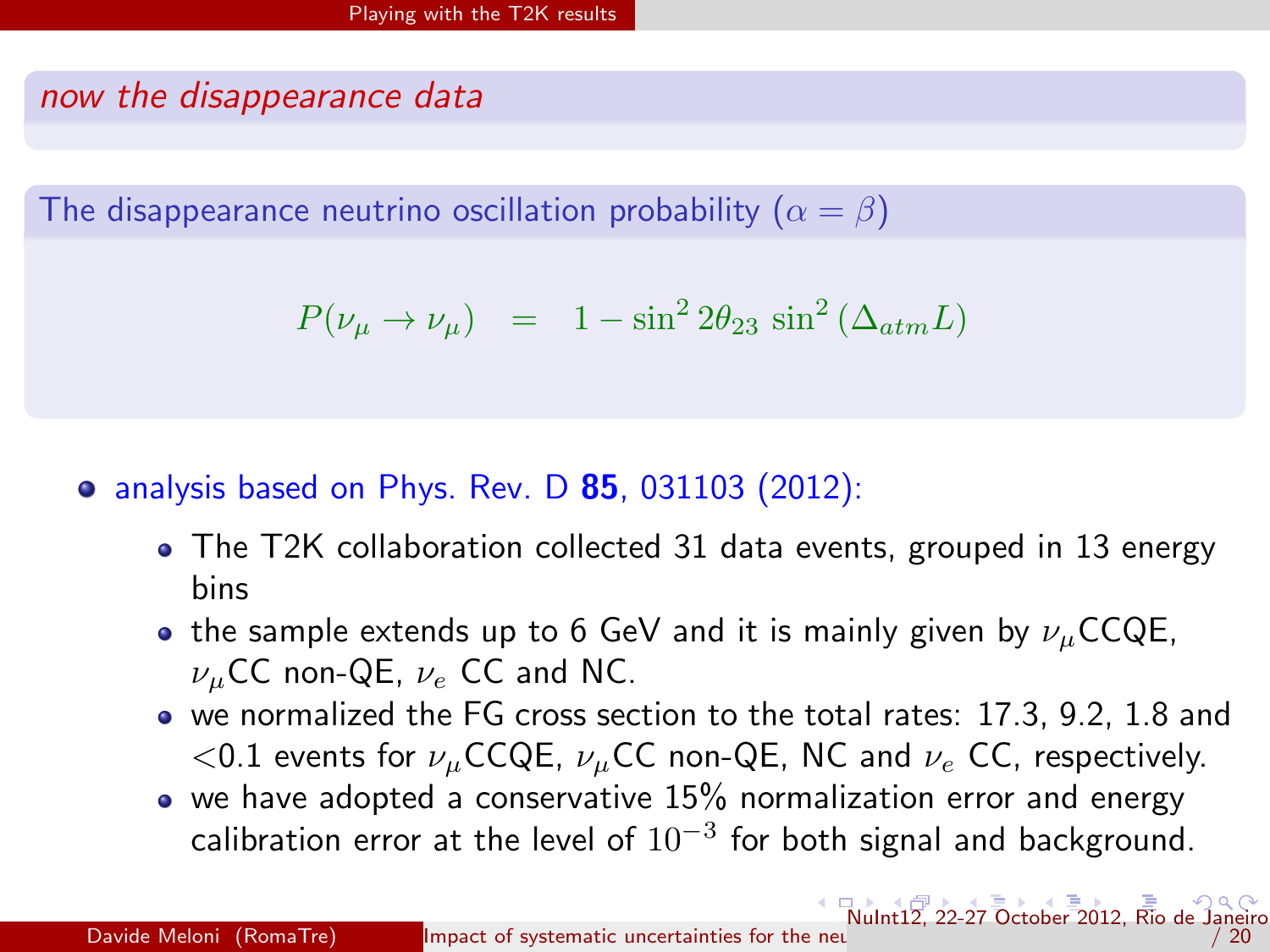## now the disappearance data



|             | best fit $(\sin^2 2\theta_{23}, \Delta m_{23}^2)$   $\sin^2 2\theta_{23}$ -range1   $\Delta m_{23}^2$ -range |       |                 |
|-------------|--------------------------------------------------------------------------------------------------------------|-------|-----------------|
| FG          | (0.99, 2.56)                                                                                                 | >0.86 | $(2.22 - 2.90)$ |
| <i>MECM</i> | (1.00.2.62)                                                                                                  | >0.91 | $(2.31 - 2.93)$ |

<span id="page-13-0"></span>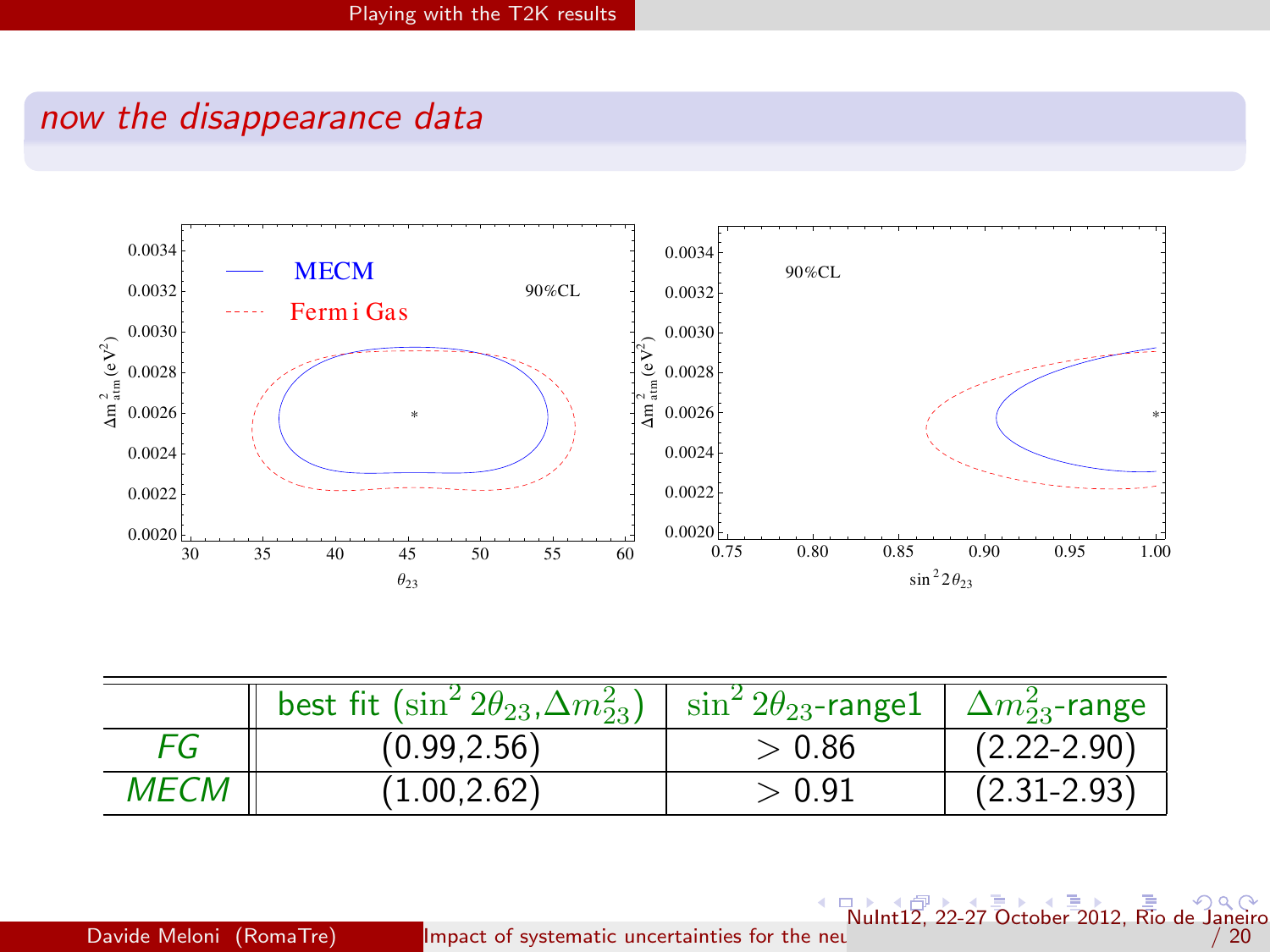

we assume the same energy distribution for the appearance channel and multiply the total  $\nu_e$  by a factor of 10 FG MECM



<span id="page-14-0"></span>indication for  $\delta_{CP}$ ? notice that  $\delta_{CP}/\pi \sim 1$  in Lisi et al. Davide Meloni (RomaTre) [Impact of systematic uncertainties for the neutrino parameter measurement in superbeam experiments](#page-0-0) of parameter measurement in superbeam experiments in superbeam experiments of the neutrino paramete  $\sqrt{N_{\text{ulnt}}^2}$  $\sqrt{N_{\text{ulnt}}^2}$  $\sqrt{N_{\text{ulnt}}^2}$  22-27 October 20[12,](#page-14-0) Rio de Janei[r](#page-9-0)o  $/ 20$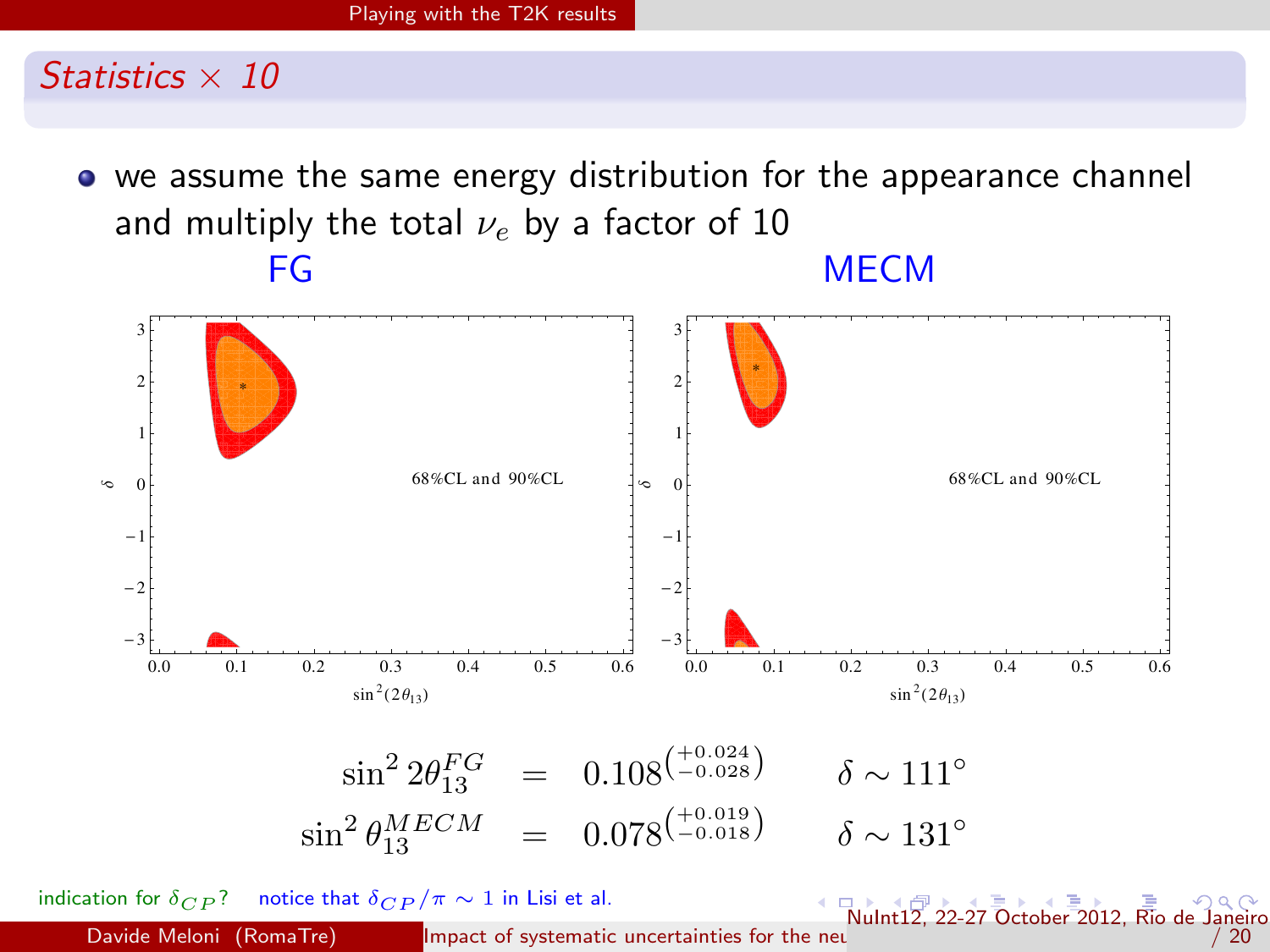#### **Summary**

- we played a bit with the T2K data, comparing the results for  $\theta_{13}$  and  $\delta_{CP}$  obtained with the FG and MECM models
	- idea: give an estimate of the systematic effects encoded in the knowledge of the  $\nu$ -N cross section (rough estimate)

|      | ⊥ບ  | $U_{23}$<br>40 | \r G<br>$(\Delta m_{22}^2)$<br>$ \Delta m_{23} $ |
|------|-----|----------------|--------------------------------------------------|
|      | 30% | 6.0%           | 2.3%                                             |
| . 10 | 28% | 4.6%           | $1.5\%$                                          |

 $\Delta\delta_{CP}/\delta^{FG}_{CP} \sim 15\%$ 

<span id="page-15-0"></span> $\sqrt{\frac{1}{2}}$  $\sqrt{\frac{1}{2}}$  $\sqrt{\frac{1}{2}}$  22-27 October 20[12,](#page-15-0) R[io de](#page-19-0) Jane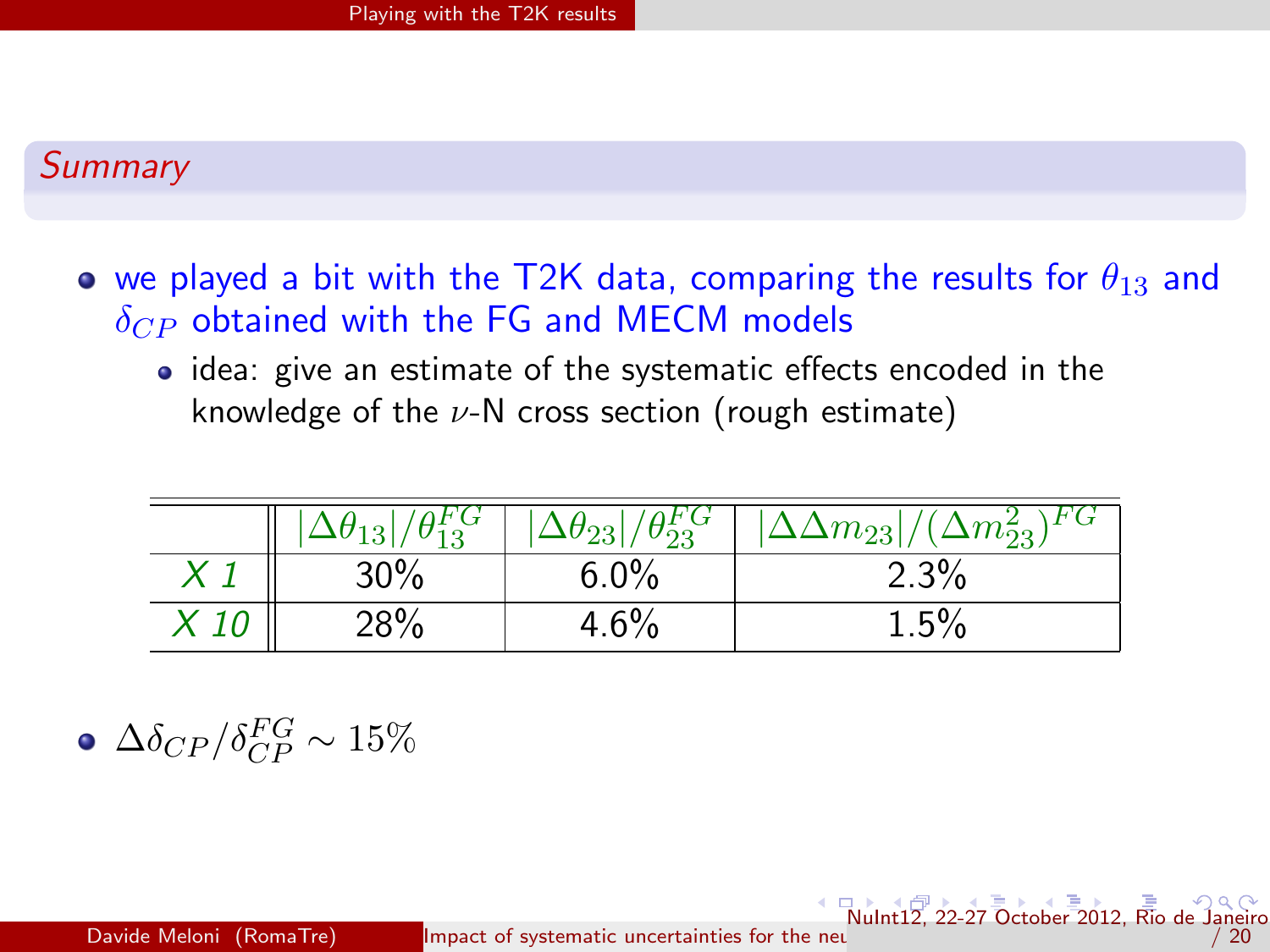#### Backup slides

[NuI](#page-17-0)[nt](#page-15-0)[12,](#page-16-0) [22](#page-17-0)[-2](#page-8-0)[7](#page-9-0) [Octo](#page-19-0)[be](#page-8-0)[r](#page-9-0) [201](#page-19-0)[2, R](#page-0-0)[io de](#page-19-0) Janeiro<br>20 / 20

<span id="page-16-0"></span>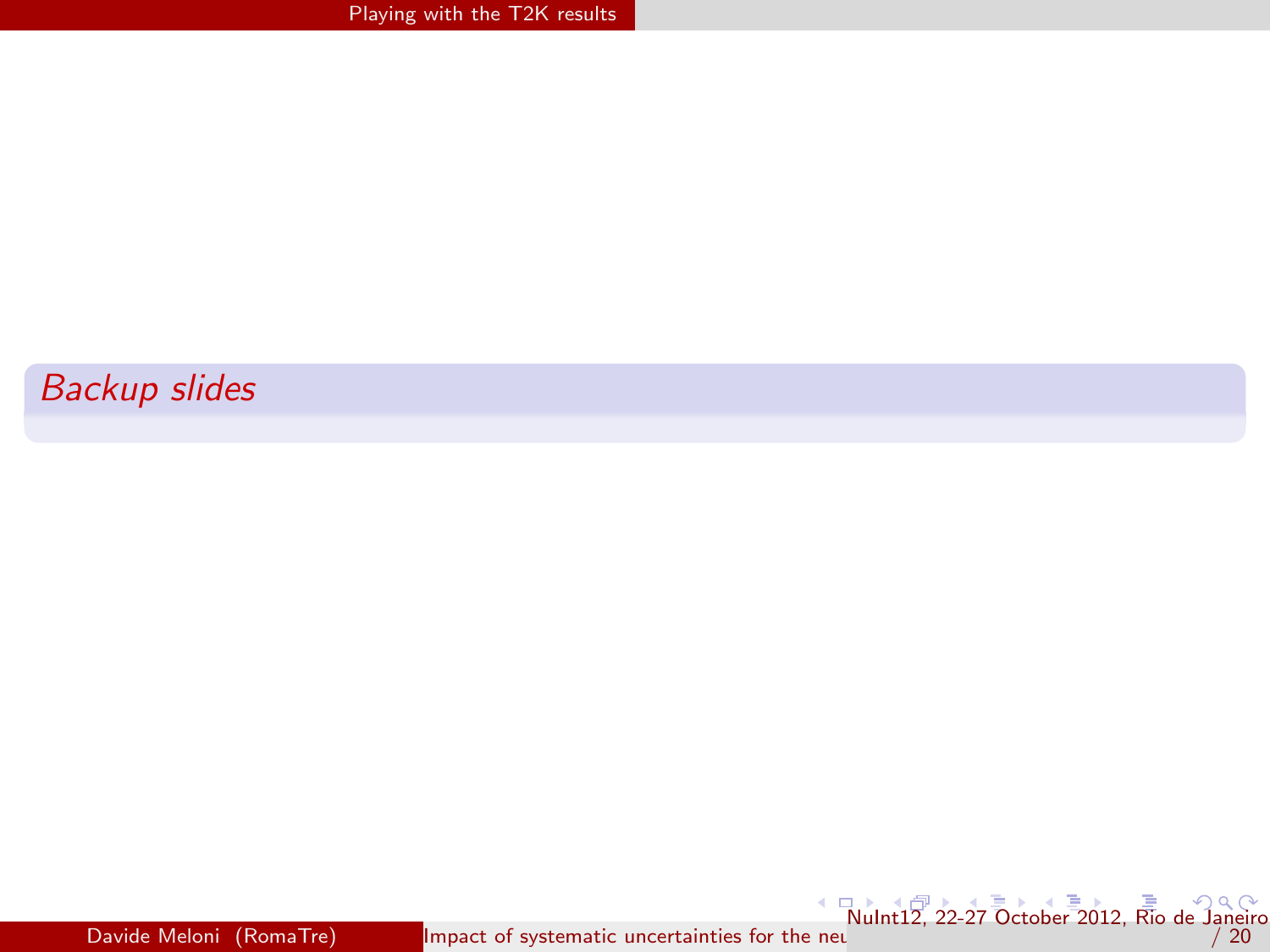### The Random Phase Approximation (RPA)

model based on

M. Martini, M. Ericson, G. Chanfray, J. Marteau, Phys. Rev. C81, 045502 (2010) M. Martini, M. Ericson, G. Chanfray, J. Marteau, Phys. Rev. C80, 065501 (2009).

$$
\frac{d^2\sigma_{IA}}{d\Omega dE_l} \quad \propto \quad \sum_i K_i R_i
$$

- $K_i =$  kinematical factors
- $R_i$  = response functions,

$$
R(\omega, q) = -\frac{\mathcal{V}}{\pi} \operatorname{Im}[\Pi(\omega, q, q)].
$$

To lowest order the QE cross section is given by the terms in  $R^{NN}$   $[R_{\tau}^{NN}]$ (isovector interaction),  $R^{NN}_{\sigma\tau}$  (isospin spin-transverse interaction)]



<span id="page-17-0"></span>Lowest-order contribution from  $R^{NN}$ ,  $R^{N\Delta}$  and  $R^{\Delta\Delta}$ . Wiggly lines represent the external probe, solid lines correspond to the propagation of a nucleon (or a hole), double lines to the propagation of a  $\Delta$ and dashed lines to an effective interaction between nucleons and/or  $\Delta$ s.

Dotted lines show which pa[rticl](#page-16-0)es [ar](#page-18-0)[e](#page-16-0) [plac](#page-17-0)[ed](#page-18-0) [o](#page-8-0)[n-](#page-9-0)[shel](#page-19-0)lbe[r](#page-9-0) [201](#page-19-0)[2, R](#page-0-0)[io de](#page-19-0) Janeiro Davide Meloni (RomaTre) [Impact of systematic uncertainties for the neutrino parameter measurement in superbeam experiments](#page-0-0) of the neutrino parameter measurements in superbeam experiments of the neutrino parameter measureme  $/ 20$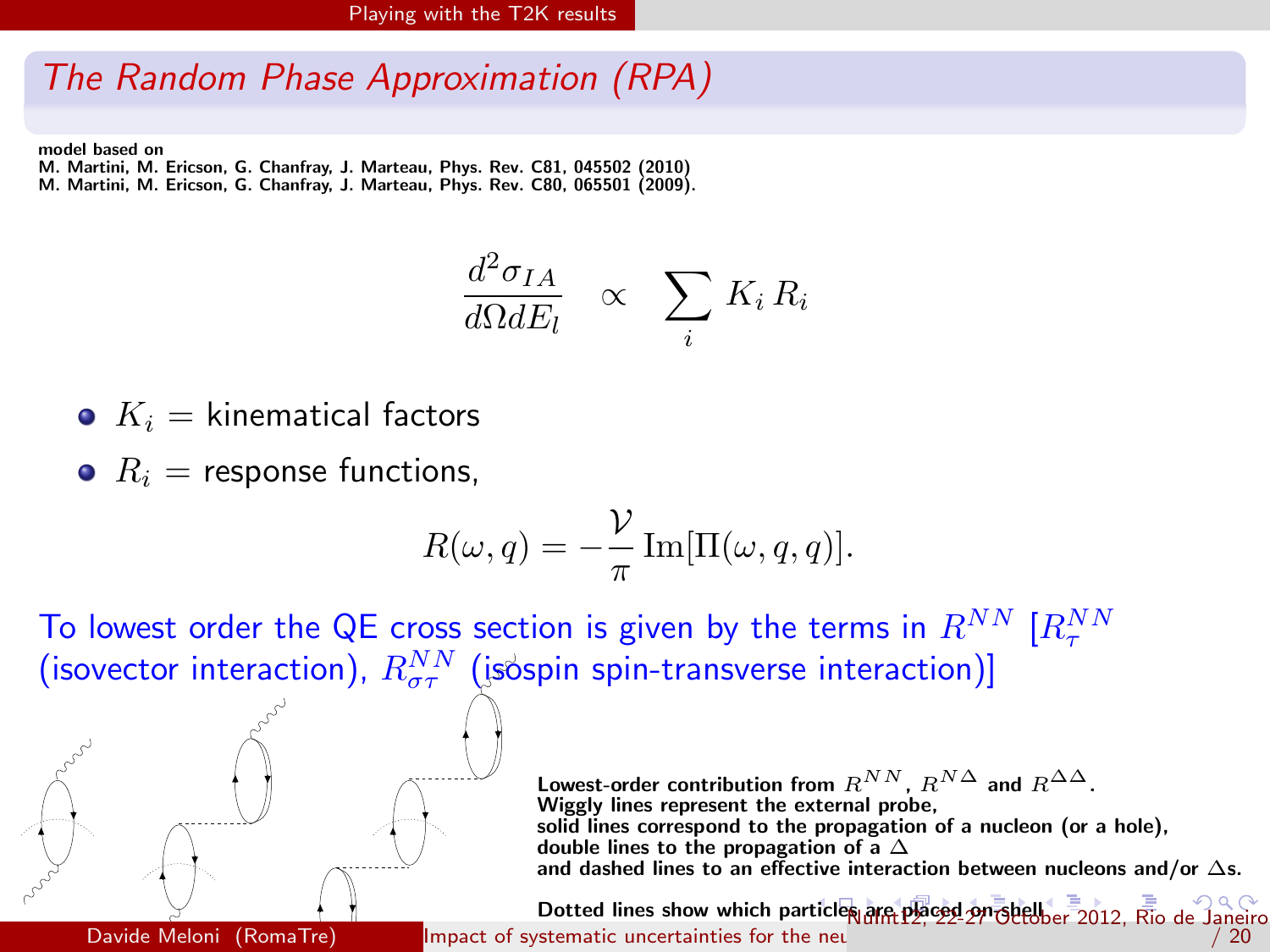#### The Relativistic Fermi Gas Model

- many MonteCarlo codes (GENIE, NuWro, Neut, Nuance) use some version of the Fermi model
	- target nucleons are moving (Fermi motion) subject to a nuclear potential (binding energy)
	- the ejected nucleon does not interact with other nucleons (Plane Wave Impulse Approximation)
	- Pauli blocking reduces the available phase space for scattered particle
- in terms of Spectral Function:

<span id="page-18-0"></span>
$$
P_{RFGM} = \left(\frac{6\pi^2 A}{p_F^3}\right) \theta(p_F - \vec{p}) \delta(E_{\vec{p}} - E_B + E)
$$

where

 $p_F$  = Fermi momentum (225 MeV for Oxygen)  $E_B$  = average binding energy (25 MeV for Oxygen)  $E =$  removal energy  $\sqrt{\frac{1}{2}}$  $\sqrt{\frac{1}{2}}$  $\sqrt{\frac{1}{2}}$  22-27 October 20[12,](#page-18-0) R[io de](#page-19-0) Jan